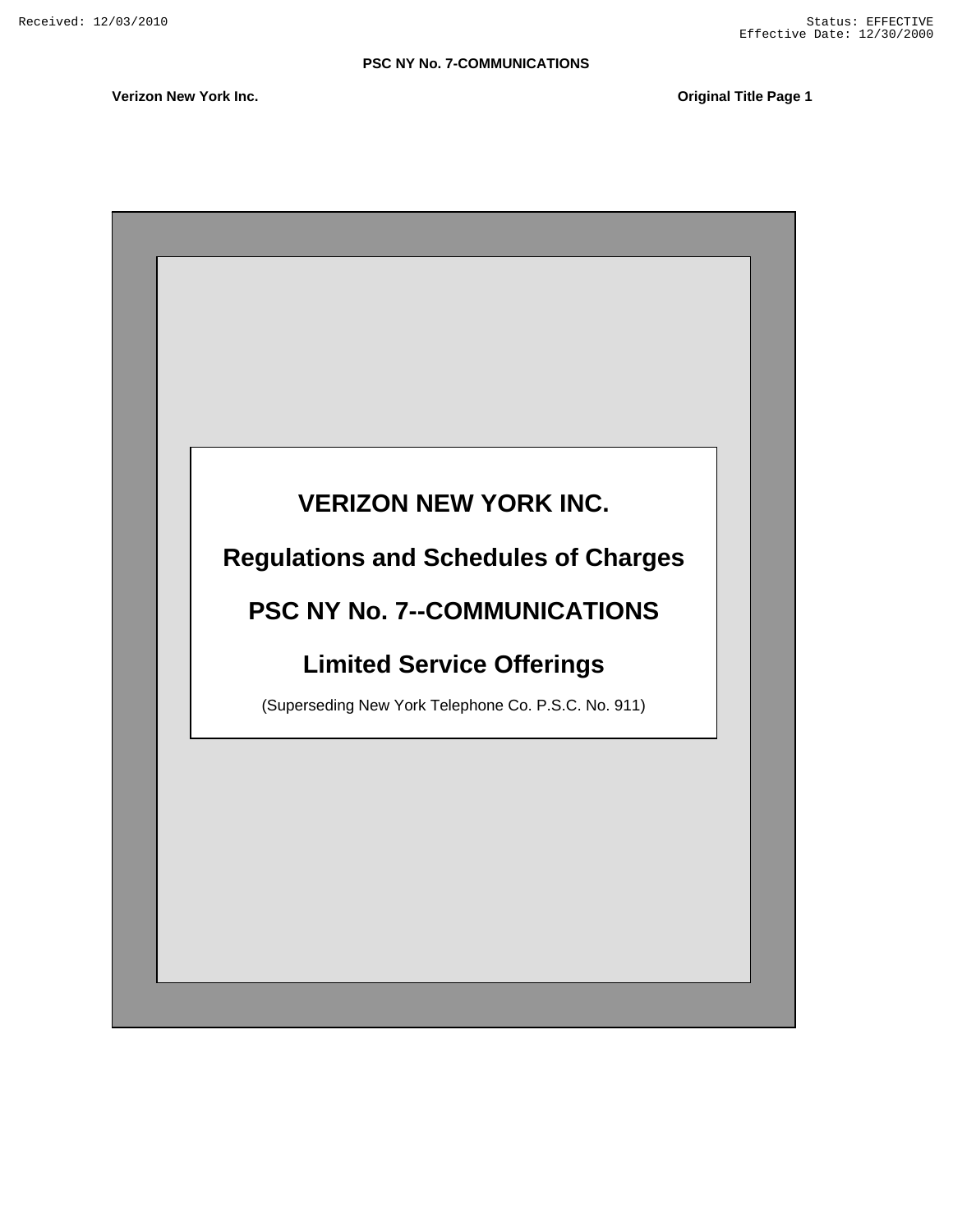**Section TOC Original Page 1** 

# Verizon New York Inc.

#### **Limited Service Offerings**

| $\mathbf{1}$ . |  |
|----------------|--|
| 11             |  |
| 111            |  |
| 112            |  |
| 113            |  |
| 1.2.           |  |
| 121            |  |
| 122            |  |
| 1.2.2 B        |  |
| $1.2.2 \Omega$ |  |
| 1.3.           |  |
| 1.31           |  |
| 1.3.2.         |  |

Effective: December 30, 2000

By Sandra Dilorio Thorn-General Counsel<br>1095 Avenue of the Americas, NY, NY 10036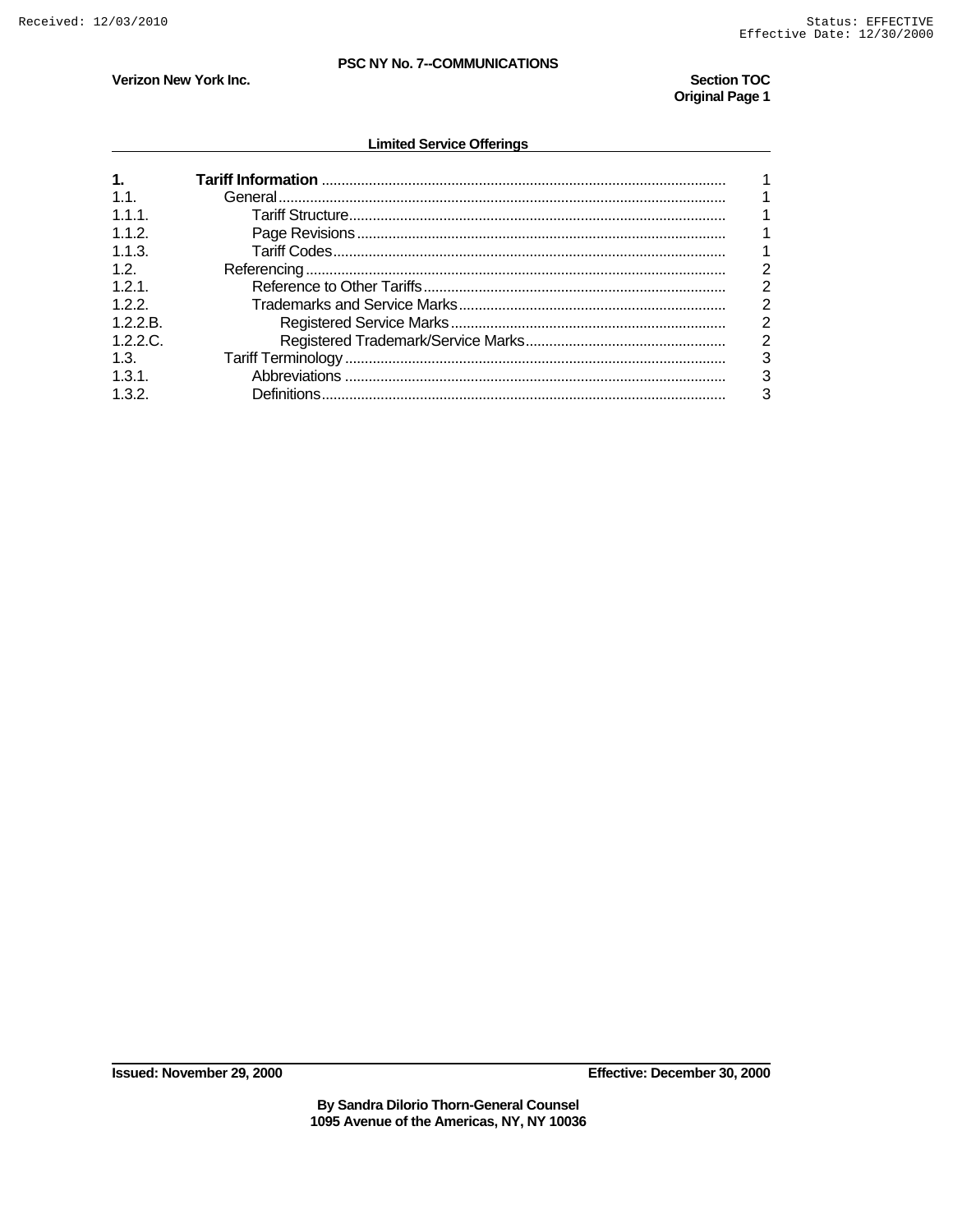**Verizon New York Inc.** Section TOC **Section TOC Original Page 2** 

| 2.    |  |
|-------|--|
| 2.1   |  |
| 2.1.1 |  |
| $212$ |  |
| 22    |  |
| 221   |  |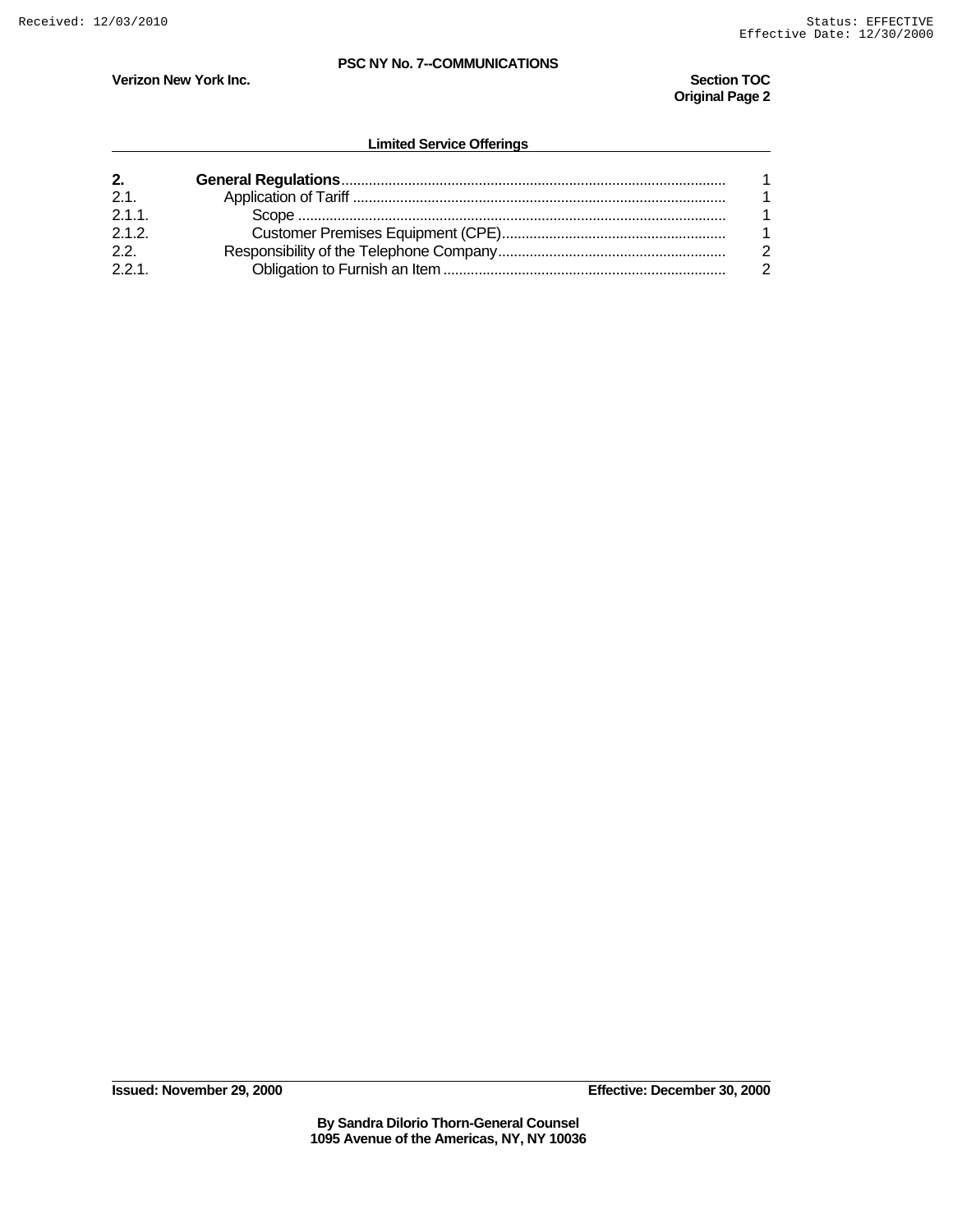**Original Page 3** 

#### **Verizon New York Inc.** Section TOC **Section TOC**

| 3.    |  |
|-------|--|
| 3.1   |  |
| 3.1.1 |  |
| 3.2.  |  |
| 3.2.1 |  |
| 3.3.  |  |
| 3.3.1 |  |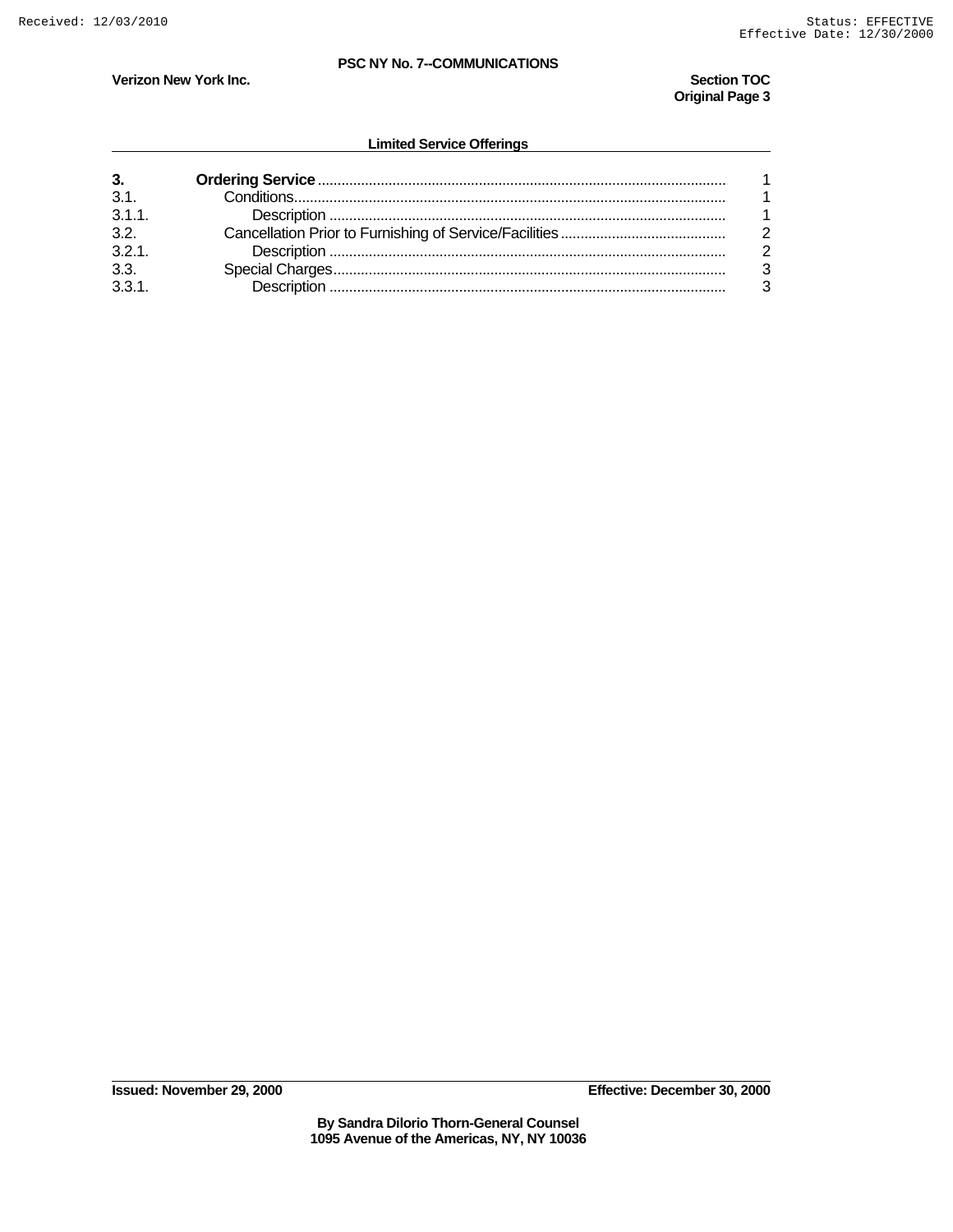**Verizon New York Inc.** Section TOC **Section TOC Original Page 4** 

| $\mathbf{4}$<br>41<br>411<br>4.2.<br>421<br>4.2.2.<br>4.2.2.A.1 |  |
|-----------------------------------------------------------------|--|
| 4.2.2.A.2.                                                      |  |
| 422A3                                                           |  |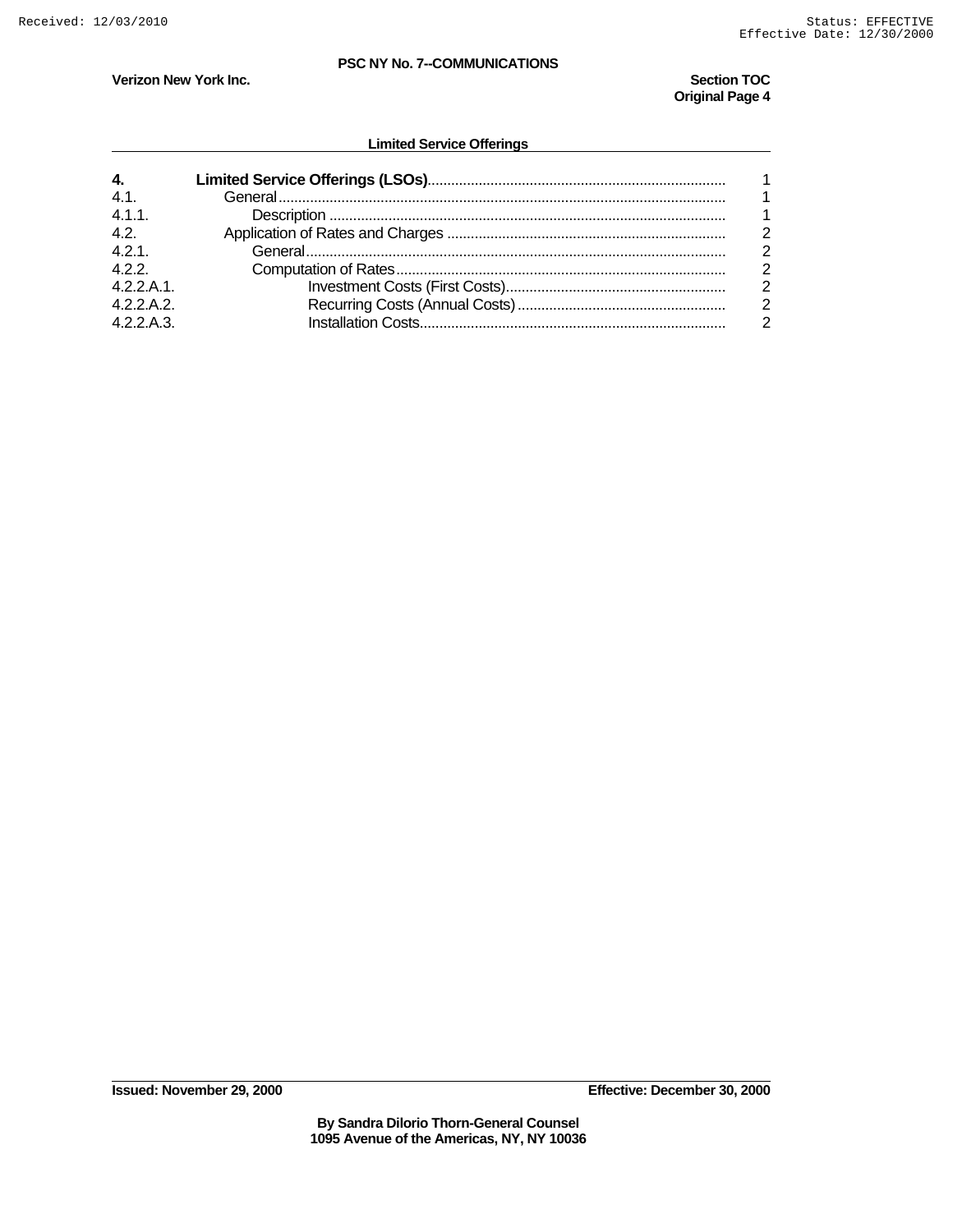**Verizon New York Inc.** Section TOC **Section TOC Original Page 5** 

#### **Limited Service Offerings**

| 5.          | 1                                                                    |
|-------------|----------------------------------------------------------------------|
| 5.1.        | 1                                                                    |
| 5.1.1.      | 1                                                                    |
|             |                                                                      |
| $5.1.1 - 1$ | Exhibit-LSOs Withdrawn Since Last Quarterly Report<br>$\overline{2}$ |
| 5.2.        | LSOs/Special Assemblies Customer In-Service Quantities<br>4          |
| 5.2.1.      | 4                                                                    |
| 5.2.1.A.    | 4                                                                    |
| 5.2.2.      | 4                                                                    |
| 5.2.2.A.    | 4                                                                    |
| 5.2.2.B.    | 4                                                                    |
| 5.2.2.C.    | $\overline{4}$                                                       |
| 5.2.2.D.    | 4                                                                    |
| 5.2.2.E.    | 4                                                                    |
| 5.2.2.F.    | $\overline{4}$                                                       |
| 5.2.2.G.    | 4                                                                    |
| 5.2.2.H.    | 4                                                                    |
| $5.2.2.1$ . | 4                                                                    |
| 5.2.3.      | 4                                                                    |
| 5.2.3.A.    | 4                                                                    |
| 5.2.4.      | 4                                                                    |
| 5.2.4.A.    | 4                                                                    |
| 5.2.4.A.1.  | $\overline{4}$                                                       |
| 5.2.4.A.2.  | 4                                                                    |
| 5.2.4.A.3.  | 4                                                                    |
| 5.2.4.A.4.  | 4                                                                    |
| 5.2.4.B.    | 4                                                                    |
| 5.2.4.B.1.  | 4                                                                    |
|             | 4                                                                    |
| 5.2.4.B.2.  |                                                                      |
| 5.2.4.B.3.  | 4                                                                    |
| 5.2.4.B.4.  | 4                                                                    |
| 5.2.4.B.5.  | 4                                                                    |
| 5.2.4.B.6.  | 4                                                                    |
| 5.2.4.B.7.  | 5                                                                    |
| 5.2.4.B.8.  | 5                                                                    |
| 5.2.4.B.9.  | 5                                                                    |
| 5.2.4.B.10. | 5                                                                    |
| 5.2.4.B.11. | 5                                                                    |
| 5.2.4.B.12. | 5                                                                    |
| 5.2.4.B.13. | 5                                                                    |
| 5.2.4.B.14. | 5                                                                    |
| 5.2.4.B.15. | 5<br>Call Forwarding Variable-Don't Answer-Expanded Parameters       |
| 5.2.4.B.16. | 5                                                                    |
| 5.2.4.B.17. | 5                                                                    |
| 5.2.4.B.18. | 5                                                                    |
| 5.2.4.C.    | 5                                                                    |
| 5.2.4.D.    | 5                                                                    |
| 5.2.4.E.    | 5                                                                    |
| 5.2.4.E.1.  | 5                                                                    |
| 5.2.4.E.2.  | 5                                                                    |
|             |                                                                      |

**Issued: November 29, 2000 Effective: December 30, 2000** 

**By Sandra Dilorio Thorn-General Counsel 1095 Avenue of the Americas, NY, NY 10036**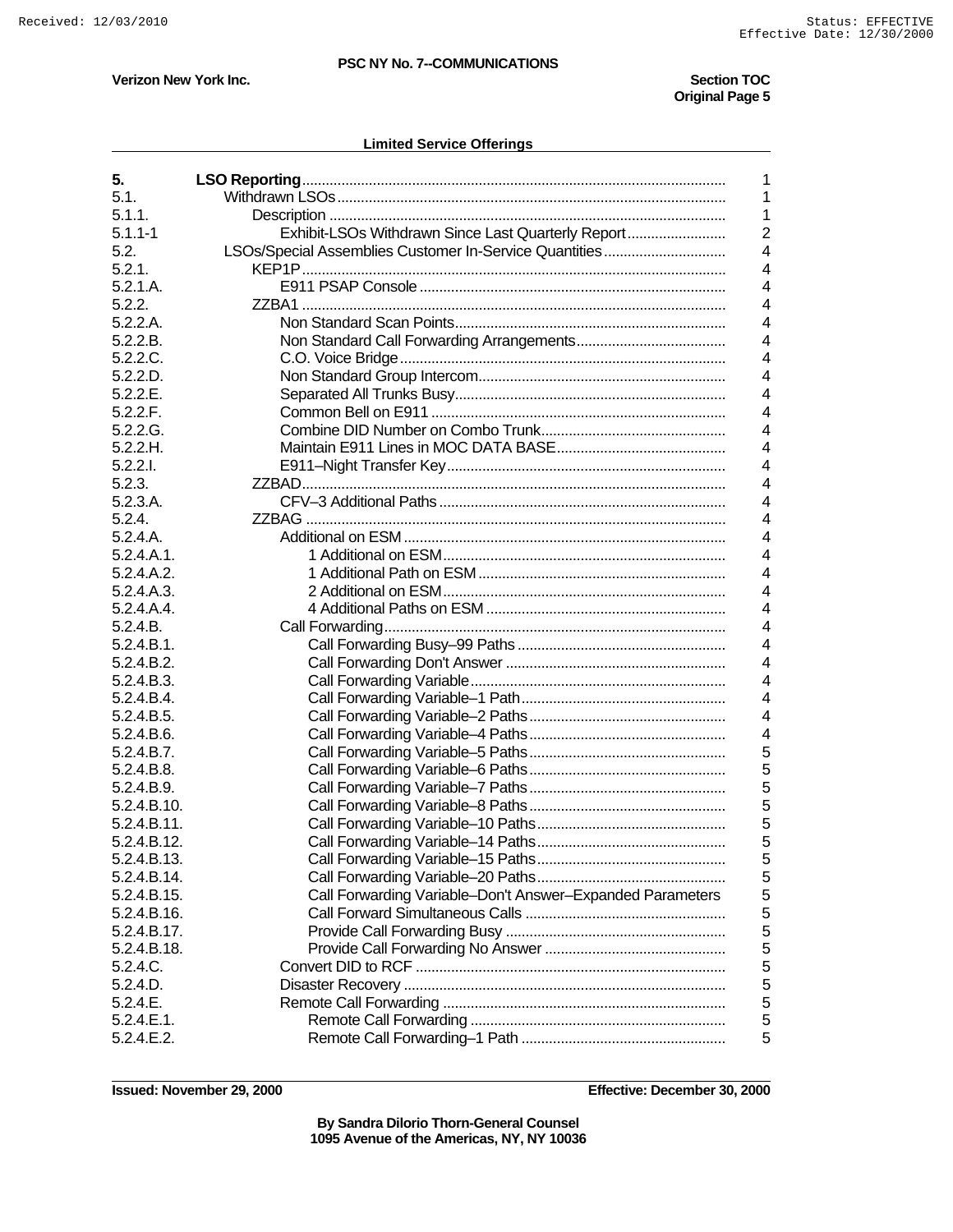**Original Page 6** 

**Verizon New York Inc.** Section TOC **Section TOC** 

#### **Limited Service Offerings**

| 5.                  | <b>LSO Reporting</b>           |
|---------------------|--------------------------------|
| 5.2.4.F.            | 5                              |
| 5.2.4.G.            | 5                              |
| 5.2.4.H.            | 5                              |
| 5.2.4.1             | 5                              |
| 5.2.4J.             | 5                              |
| 5.2.5.              | 5                              |
| 5.2.5.A.            | 5                              |
| 5.2.5.B.            | 5                              |
| 5.2.5.C.            | 5                              |
| 5.2.5.D.            | 6                              |
| 5.2.5.E.            | 6                              |
| 5.2.5.F.            | 6                              |
| 5.2.5.G.            | 6                              |
| 5.2.5.H.            | 6                              |
| $5.2.5.1$ .         | 6                              |
| $5.2.5.1.1$ .       | 6                              |
| 5.2.5.1.2.          | 6                              |
| 5.2.5.1.3.          | 6                              |
| 5.2.5.1.4.          | 6                              |
| $5.2.5.$ J.         | 6                              |
| 5.2.5.K.            | 6                              |
| 5.2.5.L.            | 6                              |
| 5.2.5.M.            | 6                              |
| 5.2.5.N.            | 6                              |
| 5.2.5.0.            | 6                              |
| 5.2.5.P.            | 6                              |
| 5.2.5.Q.            | 6                              |
| 5.2.5.R.            | 6                              |
| 5.2.5.S.            | 6                              |
| 5.2.5.T.            | 6                              |
| 5.2.5.U.            | 6                              |
| 5.2.5.V.            | 6                              |
| $5.2.5 \text{ W}$ . | 6                              |
| 5.2.6.              | 6                              |
| 5.2.6.A.            | 6                              |
| 5.2.7.              | $\overline{7}$                 |
| 5.2.7.A.            | $\overline{7}$                 |
| 5.2.7.B             | 7<br>Call Forwarding Variable. |
| 5.2.8.              | 7                              |
| 5.2.8.A.            | $\overline{7}$                 |
| 5.2.8.B.            | $\overline{7}$                 |
| 5.2.8.C.            | $\overline{7}$                 |
| 5.2.8.D.            | 7                              |
| 5.2.8.E.            | 7                              |
| 5.2.8.F.            | 7                              |
| 5.2.8.G.            | 7                              |
| 5.2.8.H.            | $\overline{7}$                 |
| 5.2.9.              | 7                              |
| 5.2.9.A.            | 7                              |

**Issued: November 29, 2000 Effective: December 30, 2000** 

**By Sandra Dilorio Thorn-General Counsel 1095 Avenue of the Americas, NY, NY 10036**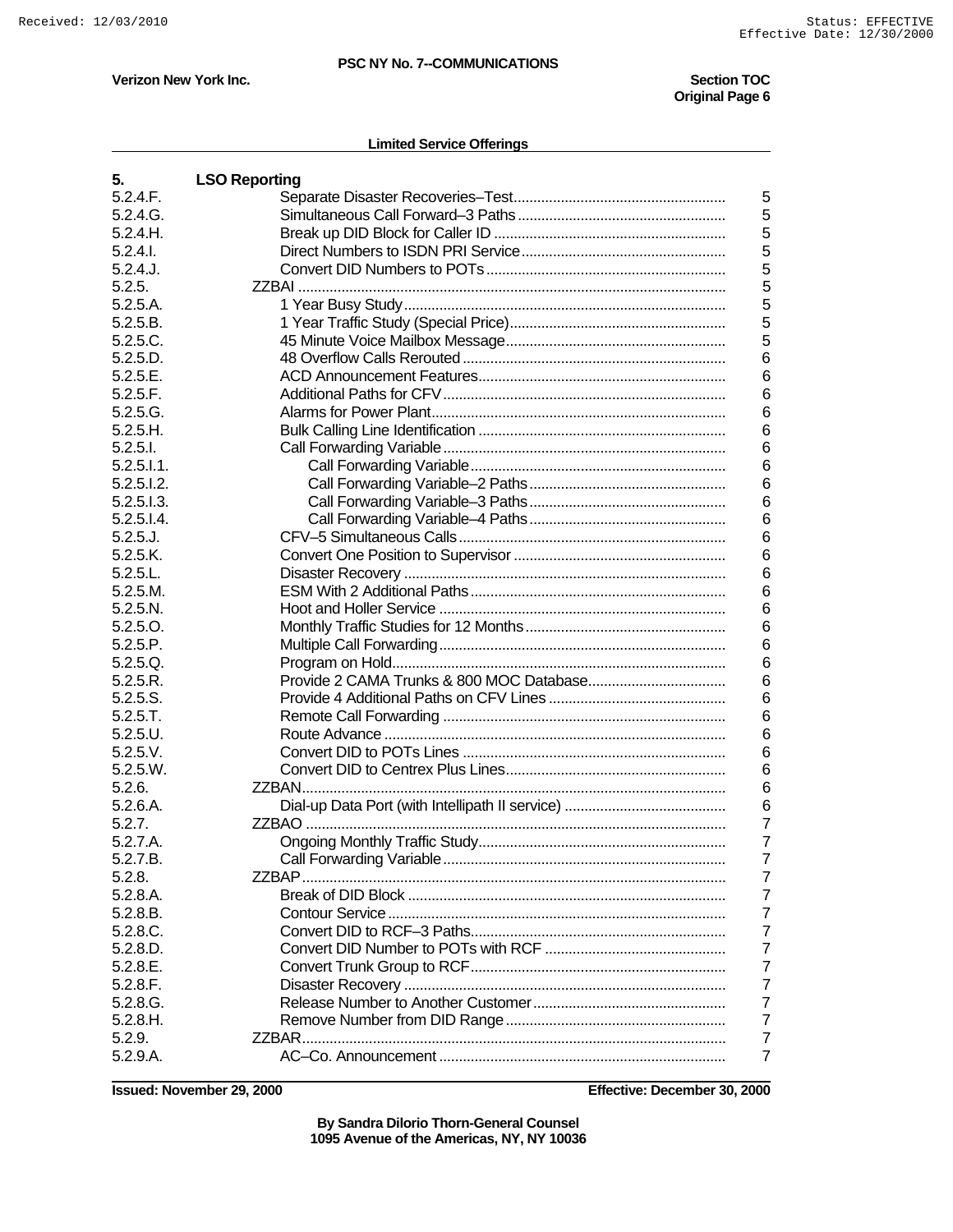Verizon New York Inc.

#### **Section TOC Original Page 7**

#### **Limited Service Offerings**

| 5.          | <b>LSO Reporting</b>                                                  |
|-------------|-----------------------------------------------------------------------|
| 5.2.9.B.    | 7                                                                     |
| 5.2.9.C.    | $\overline{7}$                                                        |
| 5.2.9.D.    | $\overline{7}$                                                        |
| 5.2.10.     | $\overline{7}$                                                        |
| 5.2.10.A.   | Dual-tone Multi-frequency Capability for PBX-type Trunks              |
|             | $\overline{7}$                                                        |
| 5.2.11.     | $\overline{7}$                                                        |
| 5.2.11.A.   | $\overline{7}$                                                        |
| 5.2.12.     | $\overline{7}$                                                        |
|             | $\overline{7}$                                                        |
| 5.2.12.A.   | Transfer of Calls Using CPE/Recorded Announcement<br>8                |
| 5.2.13.     |                                                                       |
| 5.2.13.A.   | 8                                                                     |
| 5.2.14.     | 8                                                                     |
| 5.2.14.A.   | 8                                                                     |
| 5.2.15.     | 8                                                                     |
| 5.2.15.A.   | 8                                                                     |
| 5.2.16.     | 8                                                                     |
| 5.2.16.A.   | 8                                                                     |
| 5.2.16.B.   | 8                                                                     |
| 5.2.16.C.   | 8                                                                     |
| 5.2.16.D.   | 8                                                                     |
| 5.2.17.     | 8<br>ZZBCP.                                                           |
| 5.2.17.A.   | Digital T1 Termination in CPE Analog Centrex Equipment<br>8           |
| 5.2.18.     | 8                                                                     |
| 5.2.18.A.   | 8                                                                     |
| 5.2.19.     | 8                                                                     |
| 5.2.19.A.   | 8                                                                     |
| 5.2.20.     | 8                                                                     |
| 5.2.20.A.   | 8                                                                     |
| $5.2.21$ .  | 8                                                                     |
| 5.2.21.A.   | 8                                                                     |
| 5.2.21.B.   | 9                                                                     |
| 5.2.21.B.1. | 9                                                                     |
| 5.2.21.B.2. | 9                                                                     |
| 5.2.22.     | 9                                                                     |
| 5.2.22.A.   | 9                                                                     |
| 5.2.22.B.   | 9                                                                     |
| 5.2.22.B.1. | 9                                                                     |
|             |                                                                       |
| 5.2.22.B.2. | 9                                                                     |
| 5.2.22.C.   | 9                                                                     |
| 5.2.23.     | 9                                                                     |
| 5.2.23.A.   | 5-digit Dialing Airport Service (associated with Intellipath II)<br>9 |
| 5.2.23.B.   | 9                                                                     |
| 5.2.23.C.   | 9                                                                     |
| 5.2.24.     | 9                                                                     |
| 5.2.24.A.   | 9                                                                     |
| 5.2.25.     | 9                                                                     |
| 5.2.25.A.   | 9                                                                     |
| 5.2.26.     | 9                                                                     |

**Issued: November 29, 2000** 

Effective: December 30, 2000

By Sandra Dilorio Thorn-General Counsel<br>1095 Avenue of the Americas, NY, NY 10036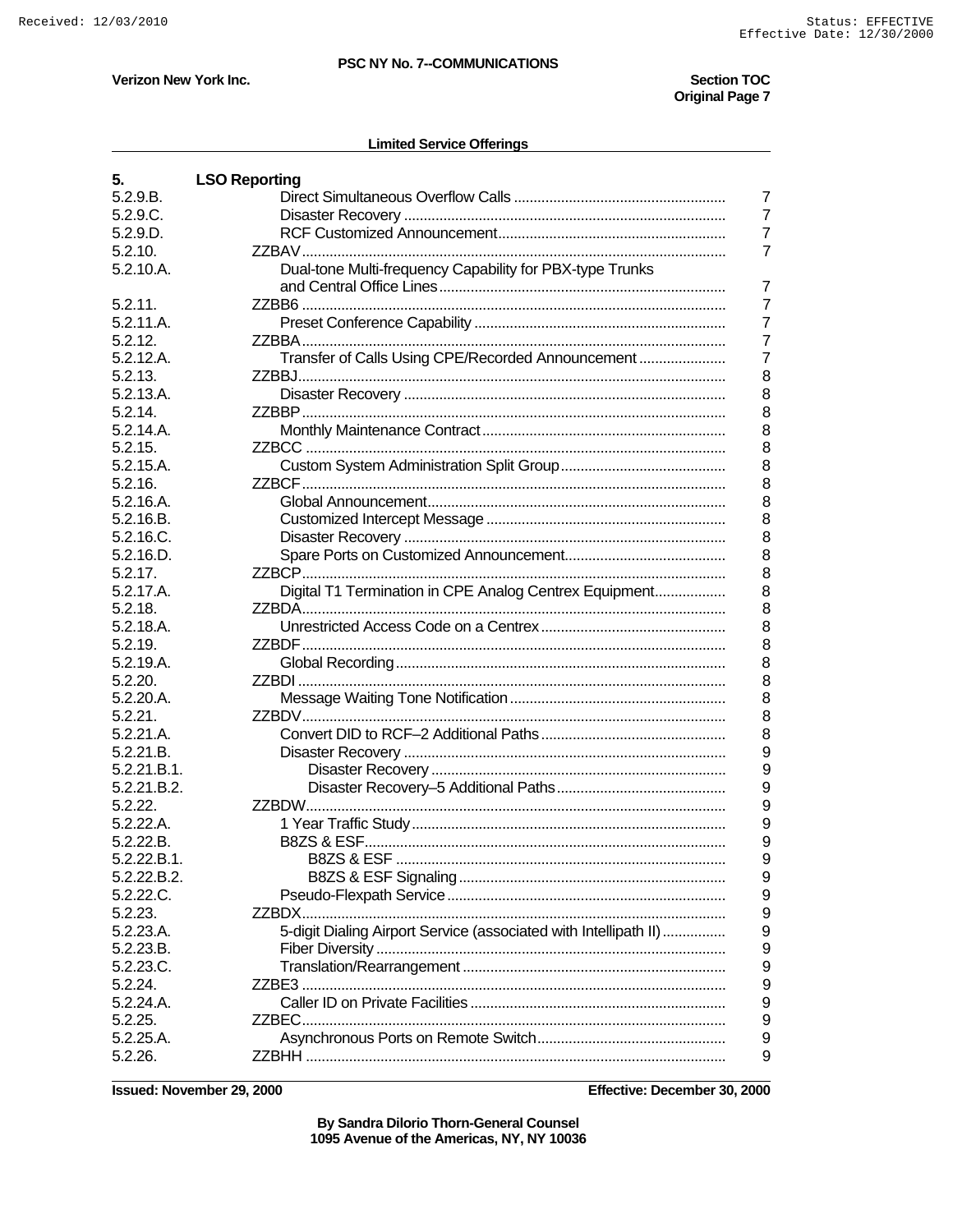Verizon New York Inc.

#### **Section TOC Original Page 8**

#### **Limited Service Offerings**

| 5.        | <b>LSO Reporting</b>                                   |
|-----------|--------------------------------------------------------|
| 5.2.26.A. | 9                                                      |
| 5.2.27.   | 9                                                      |
| 5.2.27.A. | 9                                                      |
| 5.2.27.B. | 9                                                      |
| 5.2.27.C. | 10                                                     |
| 5.2.27.D. | 10                                                     |
| 5.2.27.E. | 10                                                     |
| 5.2.27.F. | 10                                                     |
| 5.2.28.   | 10                                                     |
| 5.2.28.A. | 10                                                     |
| 5.2.29.   | 10                                                     |
| 5.2.29.A. | 10                                                     |
| 5.2.30.   | 10                                                     |
| 5.2.30.A. | Customer Intercept on Disconnected Centrex Lines<br>10 |
| 5.2.31.   | 10                                                     |
| 5.2.31.A. | 10                                                     |
| 5.2.32.   | 10                                                     |
| 5.2.32.A. | 10                                                     |
| 5.2.33.   | 10                                                     |
| 5.2.33.A. | 10                                                     |
| 5.2.34.   | 10                                                     |
| 5.2.34.A. | 10                                                     |
| 5.2.35.   | 10                                                     |
| 5.2.35.A. | 10                                                     |
| 5.2.36.   | 11                                                     |
| 5.2.36.A. | Meet-Me Paging & Outgoing Restriction Control<br>11    |
| 5.2.37.   | 11                                                     |
| 5.2.37.A. | 11                                                     |
| 5.2.38.   | 11                                                     |
| 5.2.38.A. | 11                                                     |
| 5.2.39.   | 11                                                     |
| 5.2.39.A. | 11                                                     |
| 5.2.40.   | 11                                                     |
| 5.2.40.A. | 11                                                     |
| 5.2.41.   | 11                                                     |
| 5.2.41.A. | 11                                                     |
| 5.2.42.   | 11                                                     |
| 5.2.42.A. | Alternate Routing Arrangement (digital DID/DOD)<br>11  |
| 5.2.43.   | 11                                                     |
| 5.2.43.A. | 11                                                     |
| 5.2.44    | 11                                                     |
| 5.2.44.A. | 11                                                     |
| 5.2.45.   | 11                                                     |
| 5.2.45.A. | 11                                                     |
| 5.2.46.   | 12                                                     |
| 5.2.46.A. | 12                                                     |
| 5.2.47.   | 12                                                     |
| 5.2.47.A. | 12                                                     |
| 5.2.48.   | 12 <sup>2</sup>                                        |

**Issued: November 29, 2000** 

Effective: December 30, 2000

By Sandra Dilorio Thorn-General Counsel<br>1095 Avenue of the Americas, NY, NY 10036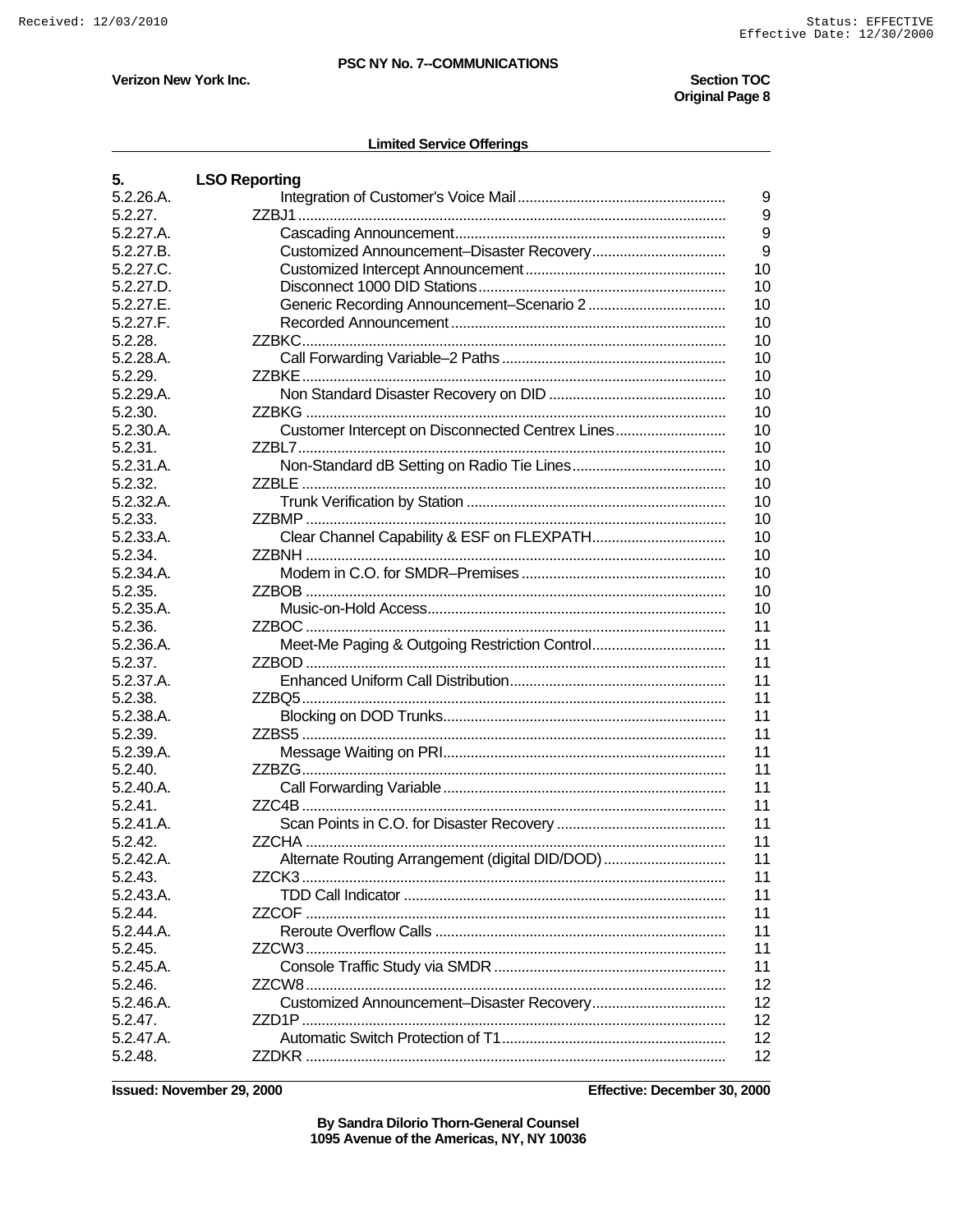## **Verizon New York Inc.** Section TOC **Section TOC**

# **Original Page 9**

| 5.        | <b>LSO Reporting</b>                                    |    |
|-----------|---------------------------------------------------------|----|
| 5.2.48.A. |                                                         | 12 |
| 5.2.49    |                                                         | 12 |
| 5.2.49.A. |                                                         | 12 |
| 5.2.50.   |                                                         | 12 |
| 5.2.50.A. |                                                         | 12 |
| 5.2.51    |                                                         | 12 |
| 5.2.51.A. |                                                         | 12 |
| 5.2.52    | 77DXF -                                                 | 12 |
| 5.2.52.A. |                                                         | 12 |
| 5.2.53.   |                                                         | 12 |
| 5.2.53.A. |                                                         | 12 |
| 5.2.54.   |                                                         | 12 |
| 5.2.54.A. | Calls Attempted/Calls Abandoned Data on Intellipath II  | 12 |
| 5.2.55    |                                                         | 12 |
| 5.2.55.A. |                                                         | 12 |
| 5.2.56.   |                                                         | 13 |
| 5.2.56.A. |                                                         | 13 |
| 5.2.57    |                                                         | 13 |
| 5.2.57.A. | Signal Distribution Points Connecting Customer Security |    |
|           |                                                         | 13 |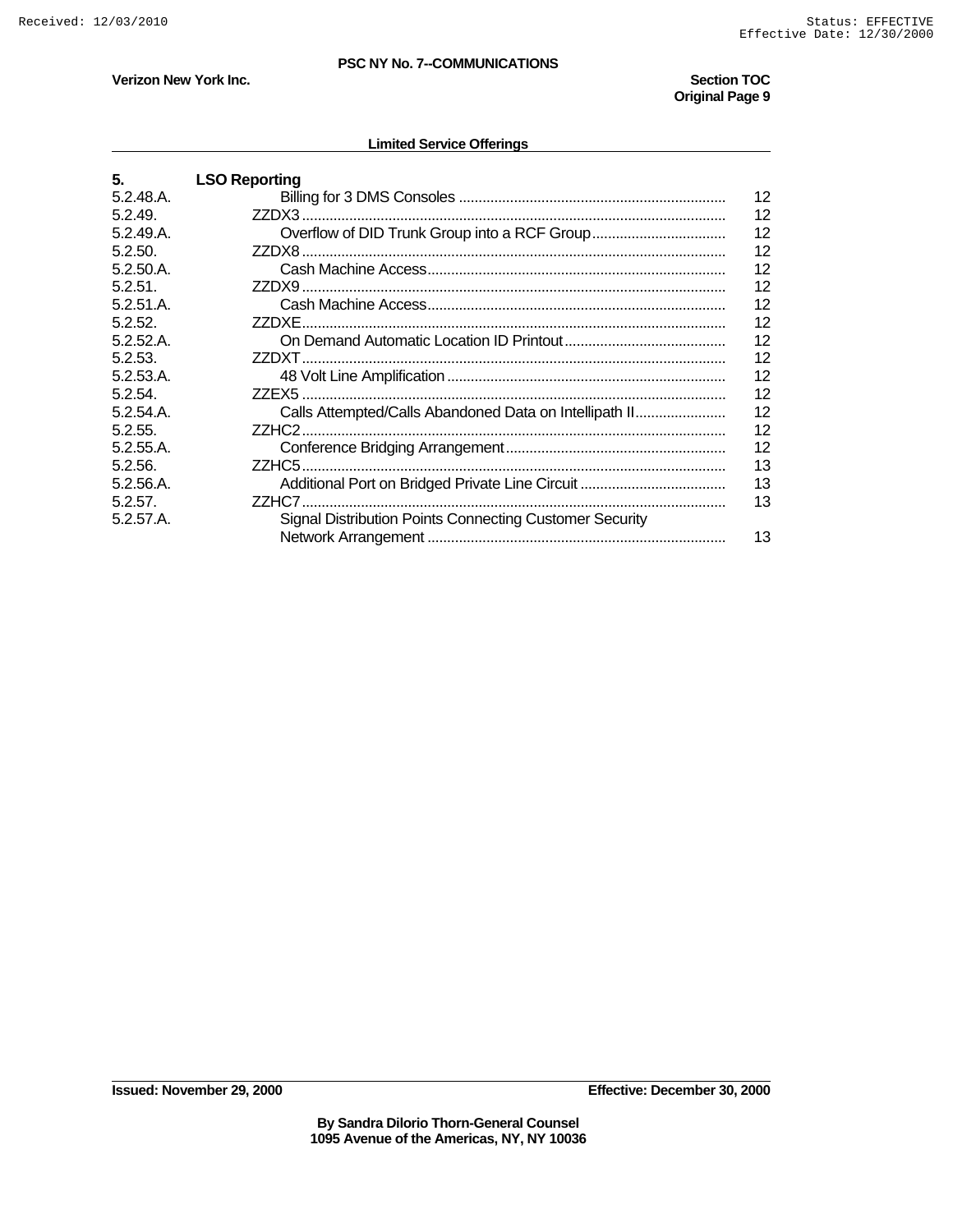Verizon New York Inc. Section TOC New York Inc. Second Revised Page 10 Superseding First Revised Page 10

## **Limited Service Offerings**

## **6. Rates and Charges**

An additional list of LSOs currently in force now appears in Part F of the Product Guide (N)

┐

(D)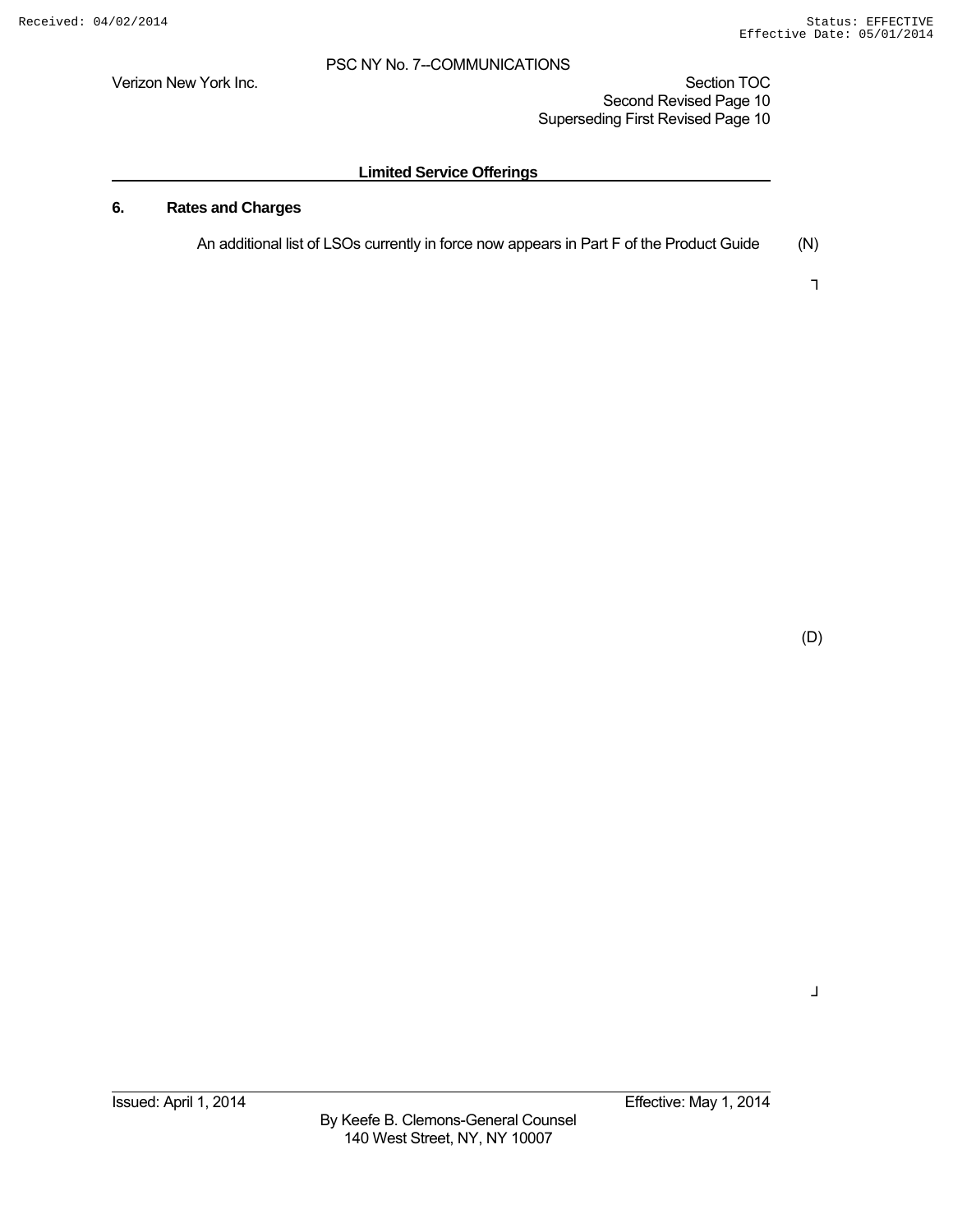Verizon New York Inc. Section TOC New York Inc. Seventeenth Revised Page 11 Superseding Sixteenth Revised Page 11

## **Limited Service Offerings**

## **6. Rates and Charges**

An additional list of LSOs currently in force now appears in Part F of the Product Guide (N)

┐

(D)